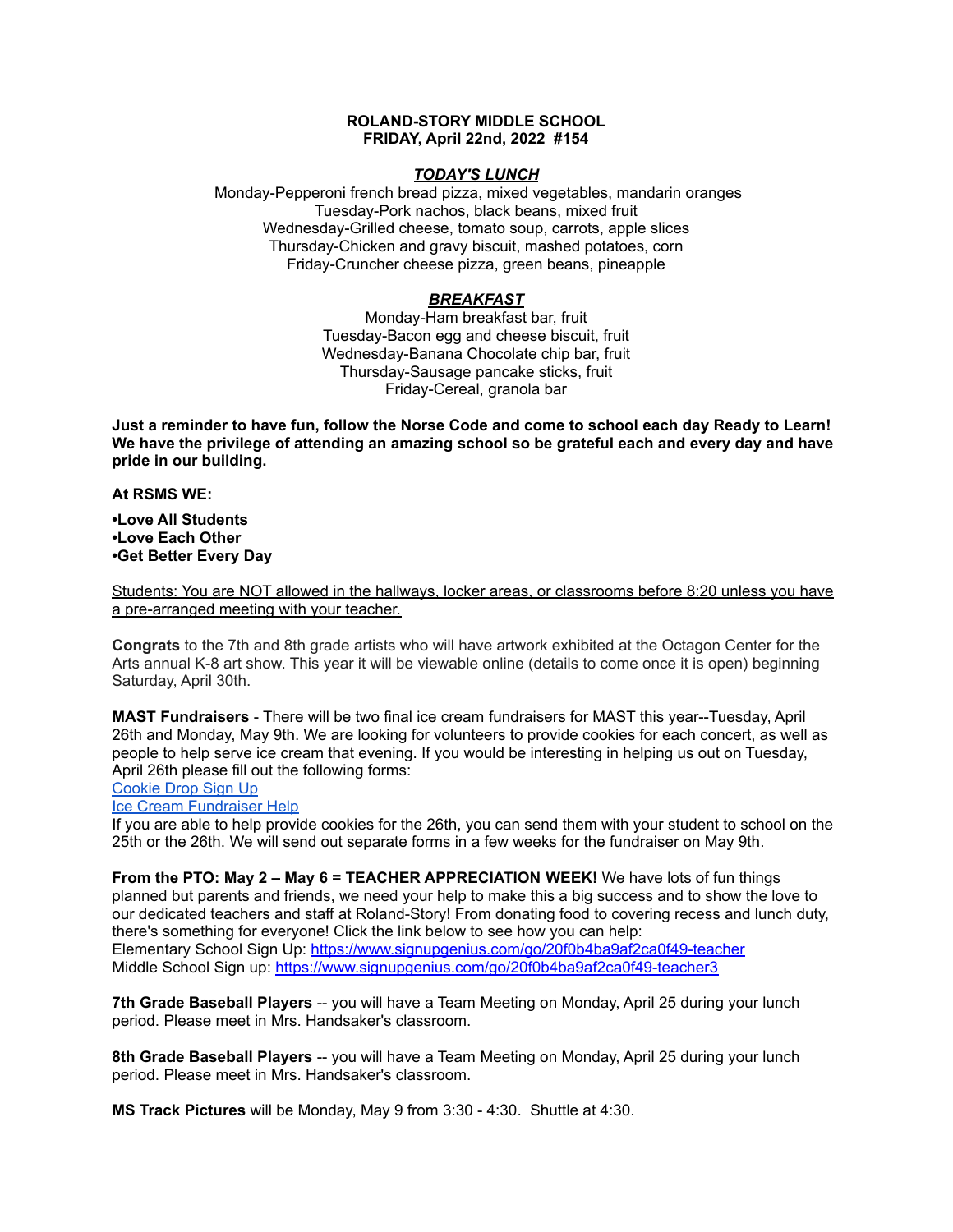**MS Baseball Practice** will begin on Tuesday, May 10. Players will receive a May practice schedule at school.

**MS Softball Practice** will begin on Tuesday, May 10 at the MS field. Practice is from 3:30 - 5:15. Shuttle @ 5:25.

**Attention Parents! ISASP testing is right around the corner.** Elementary and high school will be testing the week of April 18th. Middle school will be testing the week of April 25th. Information about test security and procedures can be found in the District [Assessment](https://rolandstory.school/media/Michelle%20Soderstrum/RSCSD_District_Assessment_Poli%20-%20Copy%203.pdf) Policy and Procedures Handbook located on the district website. **In addition, due to ISASP testing, we are going to give students a** little more time to sleep in and be more rested for the week. We will not hold ANY activities in the **mornings from April 25th through April 29th including Premier. Early morning activities may resume on Monday, May 2nd.**

Hey students! If you are at least 14 years old (or will be by the end of this May), Riverside bible camp has an awesome opportunity this summer for you to work on their hospitality team. If you are interested in knowing more about this program, please contact their director, **Cheri Hennager,** by email at cheri@riversidelbc.org or on their website at [www.riversidelbc.org.](http://www.riversidelbc.org/)

**7 th and 8 th Grade Roland Rural Bus Room** please report to Mrs. Alonzo's room at 3:30.

**RSMS to offer "Skip the Trip" Iowa DOT instruction permit knowledge tests** Do you have a student who is ready to take the operator knowledge test to get an Iowa instruction permit to drive? RSMS is now offering the test right here at school as part of the Iowa Department of Transportation's "Skip the Trip" program. In partnering with the Iowa DOT, RSMS can save families time, cost, and the hassle of making a trip to a driver's license service center for testing. Students will be able to take the web-based test in a more familiar environment that works to reduce test anxiety and increase success rates. Tests are overseen by trained school staff to assure the integrity of test results. To be eligible to take the remote knowledge test, your student must be age 14 or older and not currently hold an Iowa instruction permit. Students that have turned 14 prior to the testing date must sign up in the office and have permission given from their parent by either email or phone. Students will have the opportunity to test on the second Tuesday of each month. "Skip the Trip" allows students to take their initial test at school as the first step in getting your student to be a confident driver. Once a student has successfully passed the test, the student will receive an email verifying a successful test. The student brings a copy of the email to the driver's license service center along with the other required documentation that will prove their identity to be issued their instruction permit. Service center staff will verify passing test result emails with Iowa DOT records. Visit [www.iowadot.gov/mvd/realid/success.asp](http://www.iowadot.gov/mvd/realid/success.asp) to determine what documentation to bring with you to receive your student's permit. To prepare for a successful knowledge test, students should study the Iowa Driver's Manual and online practice test, both available at: <https://iowadot.gov/mvd/driverslicense/manuals-and-practice-tests>.

## **R-S MS PRACTICE / SHUTTLE SCHEDULE BOYS & GIRLS TRACK**

**APRIL 18 - APRIL 22**

**FRIDAY, APRIL 22 – No Practice Shuttle BOYS TRACK** @ Roland-Story HS Track @ 4:30 **GIRLS TRACK** @ Roland-Story HS Track @ 4:30 First Shuttle – Dismiss @ 3:15 / Bus @ 3:25 First Shuttle @ 3:25 – Determined by the Coaches (approx. 50) (Girls Field Events and Boys first 6 Running events at a minimum) Second Shuttle – Dismiss @ 3:30 / Bus @ 3:45 Remaining Participants – Determined by the Coaches